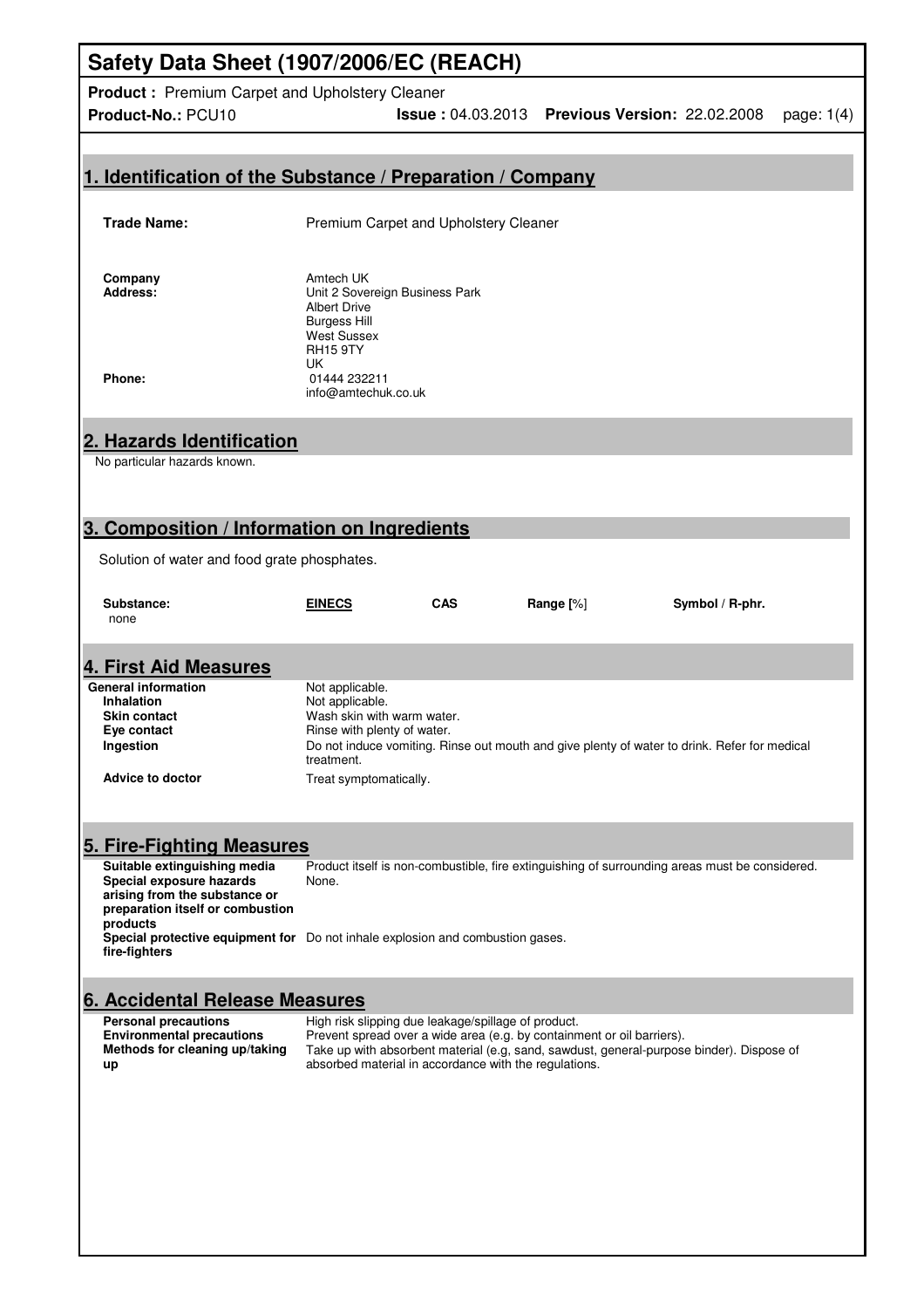# **Safety Data Sheet (1907/2006/EC (REACH)**

#### **Product :** Premium Carpet and Upholstery Cleaner

#### **Product-No.:** PCU10 **Issue :** 04.03.2013 **Previous Version:** 22.02.2008 page: 2(4)

#### **7. Handling and Storage**

| Advice on safe handling<br><b>Advice on protection against fire</b> No special measures necessary.<br>and ex | No special measures necessary if used correctly. |
|--------------------------------------------------------------------------------------------------------------|--------------------------------------------------|
| <b>Requirements for storage rooms</b> No special measures required.<br>and vessels                           |                                                  |
| Advice on storage compatibility<br><b>Further information on storage</b><br>conditions                       | No special measures required.<br>Not applicable. |

### **8. Exposure Controls / Personal Protection**

| Additional advice on system design       | Not applicable.                                                 |
|------------------------------------------|-----------------------------------------------------------------|
| <b>Respiratory protection</b>            | Not applicable.                                                 |
| <b>Hand protection</b>                   | Protective gloves.                                              |
| Eye protection<br><b>Skin protection</b> | Safely glasses.<br>Not applicable.                              |
| General protective measures              | Avoid contact with eyes and skin.                               |
| <b>Hygiene measures</b>                  | Wash hands before breaks and after work. Use barrier skin cream |

### **9. Physical and Chemical Properties**

| Form:                                      | Liquid.         |
|--------------------------------------------|-----------------|
| Colour:                                    | Clear.          |
| Odour:                                     | Odourless.      |
| pH-value:                                  | 9.5             |
| Boiling point $[^{\circ}C]$                | 100 °C          |
| Flash point [°C]                           | Not applicable. |
| Flammability                               |                 |
| Lower explosion limit:                     |                 |
| Upper explosion limit:                     |                 |
| <b>Combustible properties:</b>             | No.             |
| Vapour pressure [hPa]:                     | $-(20^{\circ})$ |
| Density [g/cml] :                          | 1.15<br>(20°)   |
| Solubility in water:                       | Miscible.       |
| Partition coefficient: n-octanol / water : |                 |
| <b>Viscosity :</b>                         |                 |
| Relative vapour density determined in air: |                 |
| Melting point $\lceil$ °C]:                |                 |
| Auto ignition temperature:                 |                 |

## **10. Stability and Reactivity**

Hazardous reactions: **Reactions:** Reactions with acids and strong oxidizing agents.  **Hazardous decomposition products:** No hazardous decomposition products known.

#### **11. Toxicological Information**

| Acute oral toxicity                       | LD50 Rat : -                                                                                                    |
|-------------------------------------------|-----------------------------------------------------------------------------------------------------------------|
| Acute dermal toxicity                     | LD50 Rat . -                                                                                                    |
| Acute inhalational toxicity               | $LC50$ Rat : -                                                                                                  |
| Irritant effect on eye                    |                                                                                                                 |
| <b>Sensitization / Validation</b>         |                                                                                                                 |
| <b>Chronic toxicity / Validation</b>      |                                                                                                                 |
| <b>Mutagenicity / Validation</b>          |                                                                                                                 |
| <b>Reproduction toxicity / Validation</b> |                                                                                                                 |
| Carcinogenicity / Validation              |                                                                                                                 |
| Experiences made in practice:             | None                                                                                                            |
| General remarks                           |                                                                                                                 |
|                                           | The product was classified on the basis of the calculation procedure of the preparation directive (88/379/EEC). |
| No toxicological data are available.      |                                                                                                                 |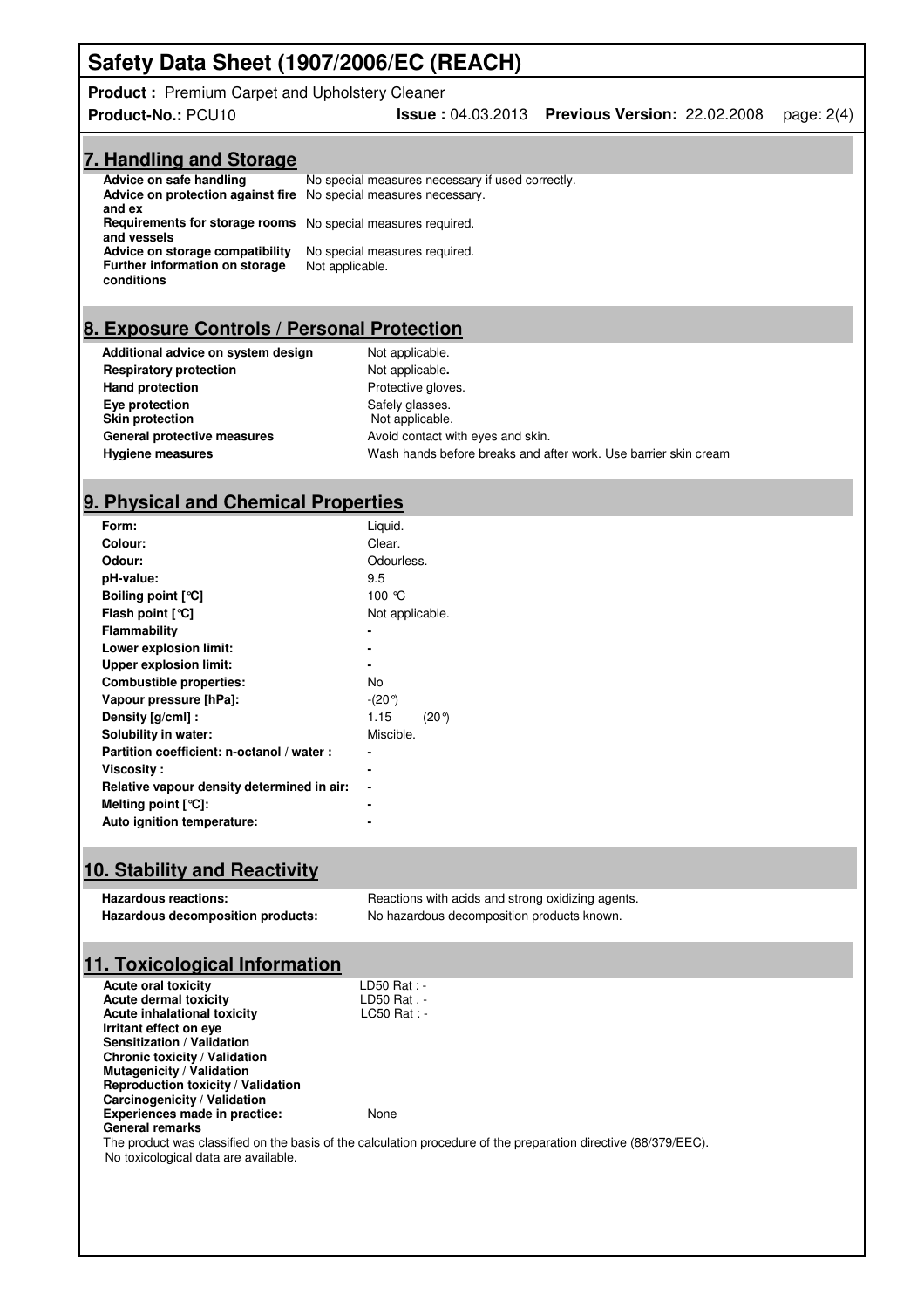# **Safety Data Sheet (1907/2006/EC (REACH)**

**Product :** Premium Carpet and Upholstery Cleaner

| Product-No.: PCU10                                                    | <b>Issue: 04.03.2013 Previous Version: 22.02.2008</b><br>page: $3(4)$                                                                |
|-----------------------------------------------------------------------|--------------------------------------------------------------------------------------------------------------------------------------|
| 12. Ecological Information                                            |                                                                                                                                      |
| <b>Biodegradable</b>                                                  |                                                                                                                                      |
| <b>Fish toxicity</b>                                                  |                                                                                                                                      |
| Behaviour in sewage plant:                                            | Not applicable                                                                                                                       |
| AOX-advice:                                                           | No dangerous components.                                                                                                             |
| <b>General information:</b><br>Contains compounds of 76/464/EC: Yes   | Ecological data are not available.                                                                                                   |
|                                                                       |                                                                                                                                      |
|                                                                       |                                                                                                                                      |
| <b>13. Disposal Considerations</b>                                    |                                                                                                                                      |
| Disposal / Product:<br>Waste no.                                      | For recycling, consult manufacturer.<br>060399                                                                                       |
| Disposal /Contaminated packaging                                      |                                                                                                                                      |
|                                                                       | Uncontaminated packaging may be taken for recycling. Packaging that cannot be cleaned should be disposed of as for product.          |
| <b>14. Transport Information</b>                                      |                                                                                                                                      |
|                                                                       |                                                                                                                                      |
| 14.1 Classification according to:                                     |                                                                                                                                      |
| Land Transport ARD/RIG/GGVSE:                                         | Not classified as Dangerous Goods                                                                                                    |
| Class:<br>UN-No:                                                      | <b>Classification Code:</b><br><b>Packaging Group:</b>                                                                               |
| <b>Hazardous Label:</b>                                               | <b>Proper Shipping Name:</b>                                                                                                         |
|                                                                       |                                                                                                                                      |
| 14.2 Classification according to:                                     |                                                                                                                                      |
| Sea Transport IMDG-Code/GGVSee:                                       | Not classified as Dangerous Goods                                                                                                    |
| Class:                                                                |                                                                                                                                      |
| UN-No:                                                                | <b>Packaging Group:</b>                                                                                                              |
| EmS:                                                                  | <b>Proper Shipping Name:</b>                                                                                                         |
| <b>Marine Pollutant:</b>                                              |                                                                                                                                      |
| 14.3 Classification according to:                                     |                                                                                                                                      |
| Air Transport ICAO-IATA-DGR:<br>Class:                                | Not classified as Dangerous Goods                                                                                                    |
| UN-No:                                                                | <b>Packaging Group:</b>                                                                                                              |
| <b>Proper Shipping Name:</b>                                          |                                                                                                                                      |
|                                                                       |                                                                                                                                      |
|                                                                       |                                                                                                                                      |
| 15. Regulatory Information                                            |                                                                                                                                      |
| Labelling                                                             | The product does not require a hazard warning label in accordance with EC directives, but the normal safety precautions for handling |
| chemicals must be observed.                                           |                                                                                                                                      |
| <b>Hazard Symbols:</b>                                                | None                                                                                                                                 |
| S-Phrase<br>2                                                         | Keep out of the reach of children.                                                                                                   |
| 37                                                                    | Wear suitable hand protection.                                                                                                       |
|                                                                       |                                                                                                                                      |
| <b>15.1 National Regulations</b>                                      |                                                                                                                                      |
| <b>Restriction of occupation:</b>                                     | Not applicable                                                                                                                       |
| <b>Classification according to VbF:</b>                               | Is not subject to the regulations on flammable substance.                                                                            |
| <b>Water hazard class</b>                                             | 1                                                                                                                                    |
| Decree for case of interference<br><b>Class, according to TA-Luft</b> | Not applicable                                                                                                                       |
|                                                                       |                                                                                                                                      |
|                                                                       |                                                                                                                                      |
|                                                                       |                                                                                                                                      |
|                                                                       |                                                                                                                                      |